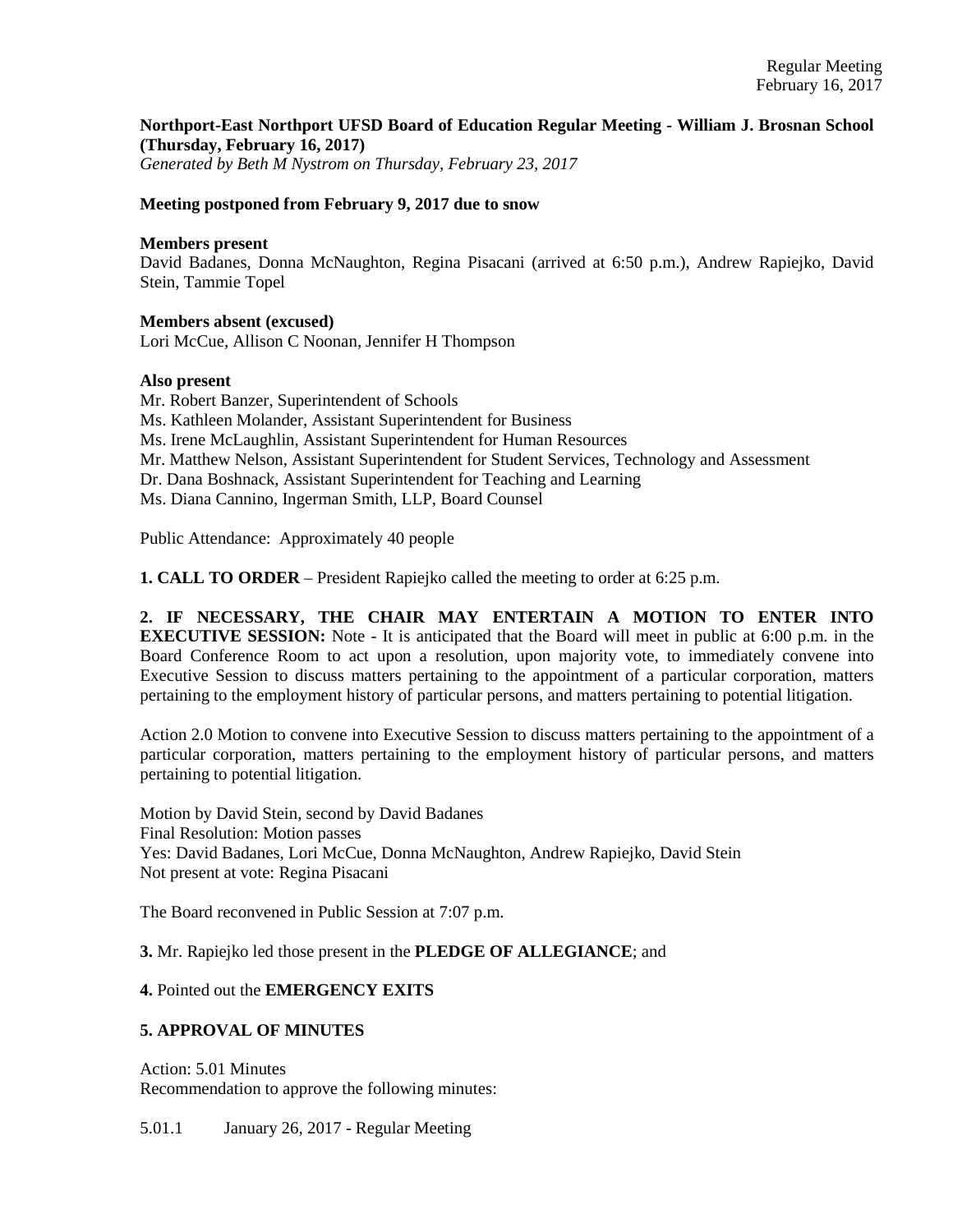Motion by Donna McNaughton, second by Regina Pisacani.

Final Resolution: Motion Passes

Yes: David Badanes, Donna McNaughton, Regina Pisacani, Andrew Rapiejko, David Stein, Tammie Topel

# **6. STUDENT AND STAFF RECOGNITION/ANNOUNCEMENTS FROM THE SUPERINTENDENT OF SCHOOLS**

Presentations: 6.01 Family and Consumer Science Department Student of the Month

Mr. Richard McAllister, Northport High School Assistant Principal, introduced Fiona Barrie, Family and Consumer Science Department Student of the Month

Mr. McAllister stated that Fiona is a bright, compassionate and creative young lady who has completed work in Early Childhood Education, Family Dynamics, Literacy Lab and the college level Child Psychology and Development course. She is currently enrolled in Early Childhood Education Planning and Administration where she plays a fundamental part in the organization and management of the preschool classroom. Fiona has been an active member of Northport High School's Future Educators Association (FEA), holding the office of secretary her junior year and now serves as co-president. Fiona has participated in many FEA activities including Ready Readers Club, Cooking with Kids, Community Outreach and numerous fundraising activities that serve children and families in the community. Mr. McAllister stated that Fiona played an essential role in the organization and success of FEA's contribution to Northport High School's first Autism Awareness Week in April of 2016.

Mr. McAllister stated that Fiona is a hardworking, dedicated individual with a high level of commitment. She leads group activities in the classroom and at Future Educators Association meetings. Fiona spends a significant amount of time participating in volunteer work in the community. She volunteers for RESPITE at St. Philip Neri Church in Northport where she engages children and young adults with special needs in activities, providing their caregivers with some free time.

Fiona is a wonderful role model and mentor to the high school students in the classroom and during FEA activities. She plans to attend Temple University next fall with a major in elementary education.

President Rapiejko and Superintendent Banzer congratulated Fiona on her fine accomplishments and presented her with a commendation from the Board.

Presentations: 6.02 Recognition of Northport High School Tour Choir Members

Dr. Izzet Mergen, Director of Fine and Performing Arts, introduced the following members of the Northport High School Tour Choir who performed with Patti LuPone at the Engeman Theater:

## Sophomores:

Ashleigh Basel, Julia Hahn, Daniel Rodriguez, Benjamin Strait, Shannon Wines

Juniors:

Liam Burkart, Lucas Cusati, Jennie Dworkin, Katherine Gallo, Harrison Konanur, Joseph LaBua, Marianne Perrino, Mark Scalia, Gabriel Sherman, Alexandra Weidenman

Seniors:

Machenzie Germain, Joseph Greene, Jack Maline, Caroline Mancino, James Noonan, Peter Rapiejko, Tess Robinson, Samantha Schoeps, Emily Vezzi, Erin Weiss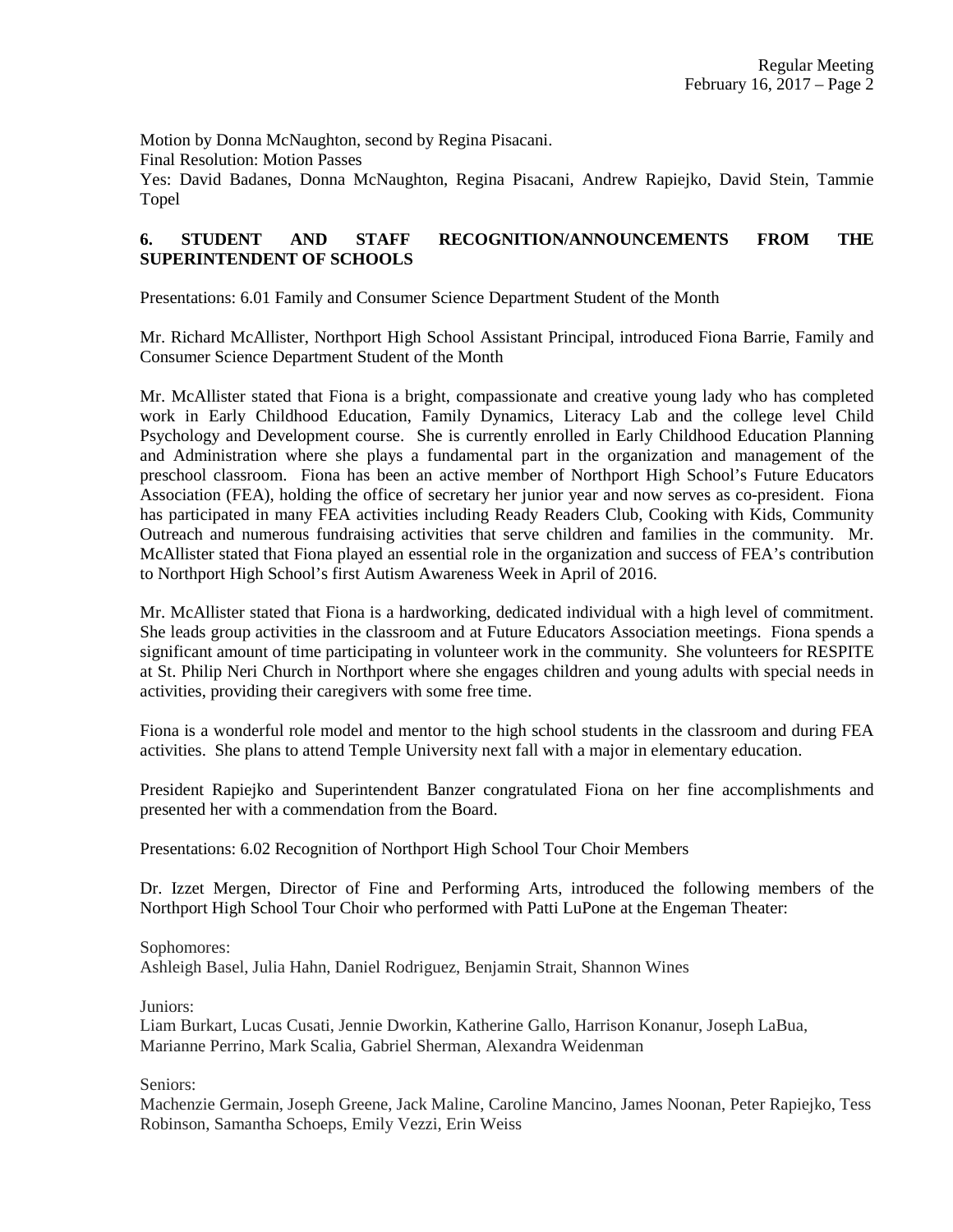Action: Recommendation to reorder agenda and move item 12.13 before item 6.03

Motion by David Stein, second by Regina Pisacani. Final Resolution: Motion Passes Yes: David Badanes, Donna McNaughton, Regina Pisacani, Andrew Rapiejko, David Stein, Tammie Topel

Action: 12.13 John W. Engeman Theater of Northport Donation Recommendation to approve the following resolution:

"BE IT RESOLVED, that the Board of Education hereby gratefully accepts a donation of \$35,000 from the John W. Engeman Theater at Northport which includes an \$8,000 donation from the educational foundation, FRIENNDS of Northport. This donation is a result of a benefit for the Northport High School's Performing Arts Program. The Northport High School Tour Choir performed at the Engeman Theater with Patti LuPone at two sold out performances!

BE IT RESOLVED, that the Board of Education hereby approves an increase in the revenue code A2705 of the 2016-2017 budget by \$27,000 in Code A2110.2020.00.2100, \$4,000 in Code A2110.4010.00.2100, and \$4,000 in Code A2110.5030.00.2100, with the understanding that this increase in revenue is the result of donations from the John W. Engeman Theater at Northport"

Motion by David Badanes, second by Regina Pisacani. Final Resolution: Motion Passes Yes: David Badanes, Regina Pisacani, Andrew Rapiejko, David Stein, Tammie Topel Abstain: Donna McNaughton

Mr. Kevin O'Neil, Managing Director of the John W. Engeman Theater, presented the Board with the proceeds from the benefit.

Dr. Izzet Mergen announced that Northport High School Choral Directors Ellen McCarthy and Nicholas Hart were inducted into the Four Chaplains Legion of Honor on February  $5<sup>th</sup>$  at the Northport Veterans Affairs Medical Center in the Little White Chapel. Both were selected based on their efforts in bettering the community.

Information: 6.03 For Information: Upcoming Meetings

President Rapiejko reviewed the upcoming meetings of February 28<sup>th</sup>, March 2<sup>nd</sup>, March 9<sup>th</sup>, March 16<sup>th</sup> and March 23rd .

# **7. PUBLIC HEARING ON COLD WAR VETERAN PROPERTY TAX EXEMPTION**

Mr. Robert Banzer, Superintendent of Schools, stated that on August 19, 2016, Section 458-b of the New York Real Property Tax Law was amended to provide eligible Cold War veterans with an exemption from school taxes. A public hearing on the Cold War exemption is required before the Board adopts a resolution authorizing the exemption. Mr. Banzer stated that this exemption is similar to one that was adopted by the Board in March, 2014 providing a basic exemption to school taxes for certain eligible veterans. The board could choose between a 10% or 15% option. The 15% option would be similar to what was previously adopted by the Board. With the 15% option the basic maximums would be \$12,000 and disability \$40,000 resulting in an impact to property owners with an assessed value of \$3,800 of approximately \$2.68 per year.

There was a brief discussion by the Board regarding the level of exemption.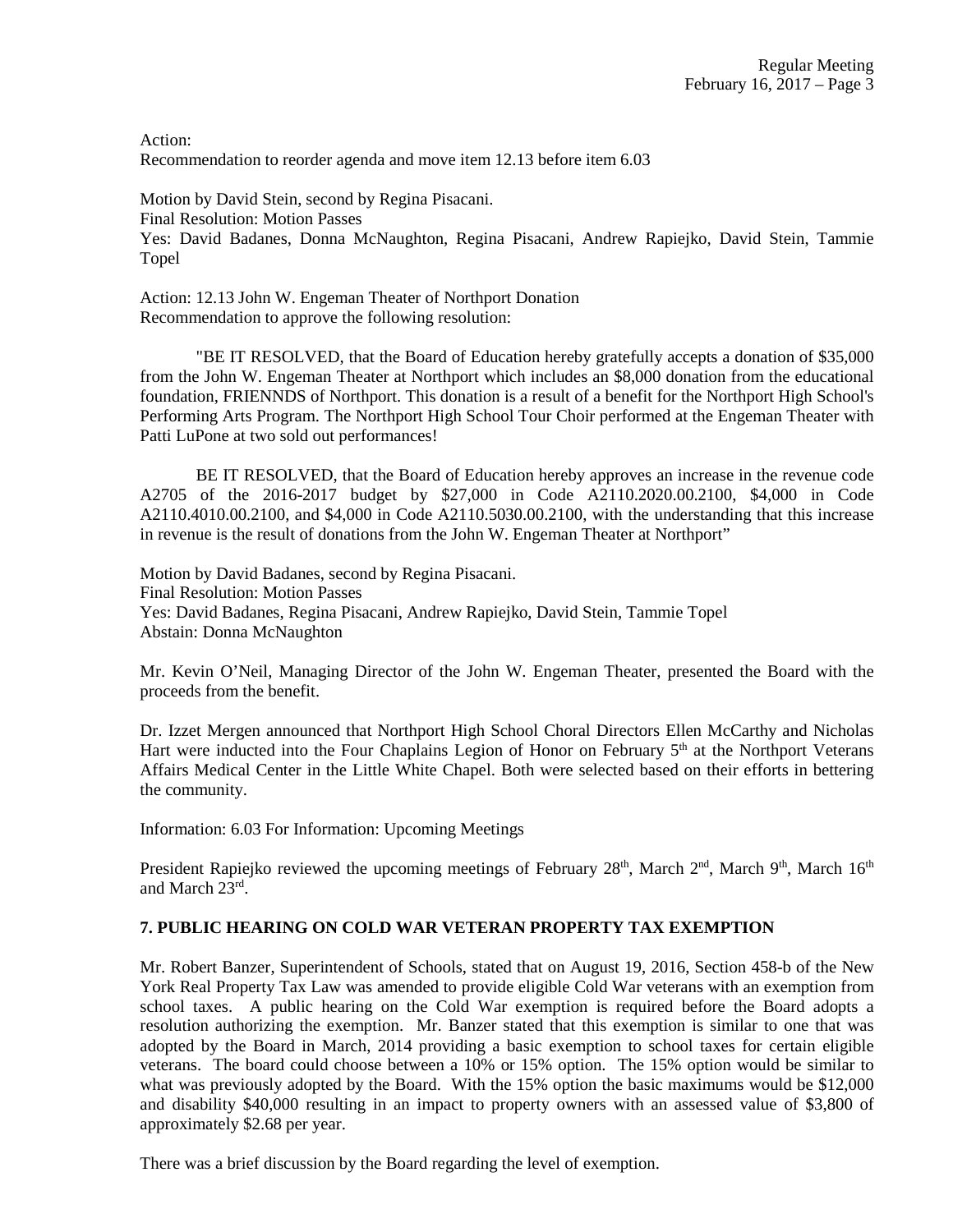At 7:48 p.m. the Board exited the Public Hearing on the Cold War Veteran Property Tax Exemption and convened into regular meeting.

**8. COMMUNICATIONS** - Please Note: This is the opportunity for persons who had written letters to the Board to speak to the Board regarding the issues raised in their communications. Speakers are asked to keep their comments brief, and to speak for no longer than 5 minutes.

Discussion: 8.01 Communications to the Board

There were no communications requiring Board action.

**9. PUBLIC COMMENT/PARTICIPATION** - Please Note: Community members are invited to share their questions, comments, or concerns with the School Board. When speaking, citizens should state their name and address for the record and limit their presentation to 5 minutes. Where possible, the Board will answer factual questions immediately. A written response may be provided when information is not available. If a response would involve discussion of Board Policy or decisions which might be of interest to citizens not present at the meeting, the Board may place the item on a future meeting agenda.

There was no public comment/participation.

## **10. SPECIAL REPORTS**

## **11. SUPERINTENDENT'S REPORT, GENERAL - FOR BOARD ACTION**

Action: 11.01 Personnel Actions Report Recommendation to approve the Personnel Actions Report

Motion by Donna McNaughton, second by David Badanes. Final Resolution: Motion Passes Yes: David Badanes, Donna McNaughton, Regina Pisacani, Andrew Rapiejko, David Stein, Tammie Topel

President Rapiejko announced the retirement of Christl Olsen, Senior Clerk Typist.

Action: 11.02 Schedule J - Committee on Special Education Recommendation to approve Schedule J - Committee on Special Education

Motion by Donna McNaughton, second by David Badanes. Final Resolution: Motion Passes Yes: David Badanes, Donna McNaughton, Regina Pisacani, Andrew Rapiejko, David Stein, Tammie Topel

Action: 11.03 Foreign Travel

Recommendation to approve a request for foreign travel for students to countries outside of the United States:

11.03.1 Reykjavik, Iceland June 27, 2018 - July 1, 2018

Motion by Donna McNaughton, second by David Badanes. Final Resolution: Motion Passes

Yes: David Badanes, Donna McNaughton, Regina Pisacani, Andrew Rapiejko, David Stein, Tammie Topel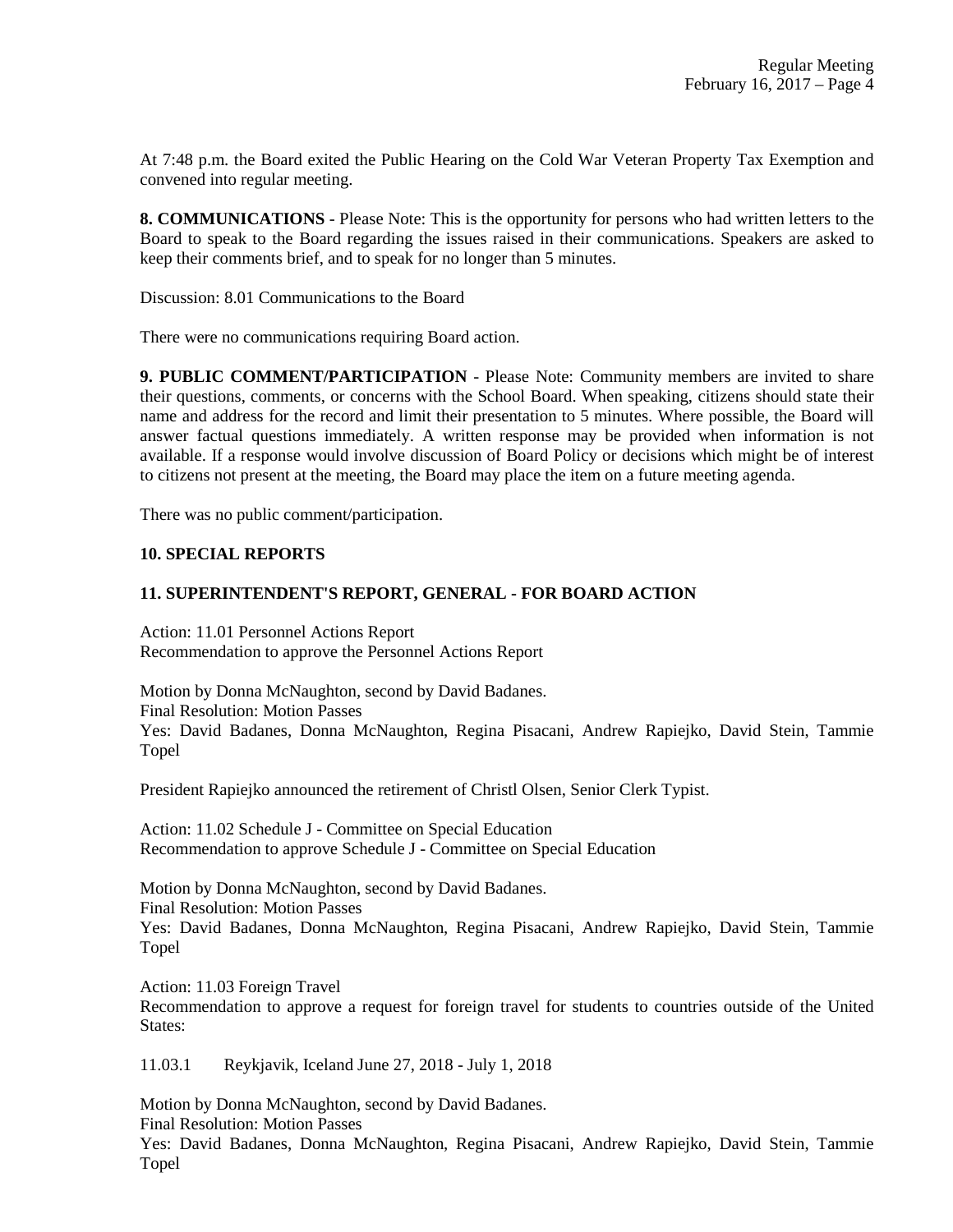Action: 11.04 Policies - Second Read and Adopt

Recommendation to receive for a second read and adopt the following policies:

- 11.04.1 Policy #8115 "Pesticides and Pest Management" (replaces #3601 "Integrated Pest Management Program")
- 11.04.2 Policy #8330 "Authorized Use of School-Owned Materials and Equipment"

Motion by Donna McNaughton, second by David Badanes.

Final Resolution: Motion Passes

Yes: David Badanes, Donna McNaughton, Regina Pisacani, Andrew Rapiejko, David Stein, Tammie Topel

Action: 11.05 Policies - First Read

Recommendation to receive for a first read the following policies:

- 11.05.1 Policy #5220 "Student Publications, Productions and Exhibitions" (replaces #6144.1 "Student Freedom of Expression", #6145.3 "Student Publication and Distribution of Publications and Literature", #6154.4 "Guidelines for Selection of School Productions")
- 11.05.2 Policy #5440 "Student Drug and Alcohol Abuse"
- 11.05.3 Policy #6240 "Investment Policy"

Motion by Donna McNaughton, second by David Badanes.

Final Resolution: Motion Passes

Yes: David Badanes, Donna McNaughton, Regina Pisacani, Andrew Rapiejko, David Stein, Tammie Topel

Action: 11.06 Schedule of Voting Details

Recommendation to approve the Schedule of Voting Details for the May 16, 2017 Budget Vote and Election of Trustees

Motion by Donna McNaughton, second by David Badanes.

Final Resolution: Motion Passes

Yes: David Badanes, Donna McNaughton, Regina Pisacani, Andrew Rapiejko, David Stein, Tammie Topel

Action: 11.07 Election Workers for Bond Referendum

Recommendation to appoint the following election workers for the February 28, 2017 Bond Referendum: Rebecca Byrne, Maureen O'Brien, Ken Doyle, Barbara Kaminski, William Masucci, Antoinette Brown, Nancy Seals, Lori Drucker, Carolyn Deegan, Phyllis Burke, Carole Dickter, Barbara Oestel, John Burke, Dayna Zielinski, Eva Koch, Cathy Brindisi, Estelle Troglio, Helen Ensmenger, Jeanne Rogers, Mandee Khalili, Laura Conti, Kathleen Perry, Jane Hudson, Barbara Cipullo, Joseph Perry, Dorothy Walsh, Pat Naples, Janet Hayes, Isabelle Carpentier, Aida Pintouri-Bould, Joan Zaffiris, Stephanie Manzi, Stephanie Bernhardt, Maria Bechtold, Anne Cajigas, Jennifer Frost, Marion Cochrane, George Faubert

Motion by Donna McNaughton, second by David Badanes.

Final Resolution: Motion Passes

Yes: David Badanes, Donna McNaughton, Regina Pisacani, Andrew Rapiejko, David Stein, Tammie Topel

Procedural: 11.08 Designation of Board Members February 28, 2017 Voting Returns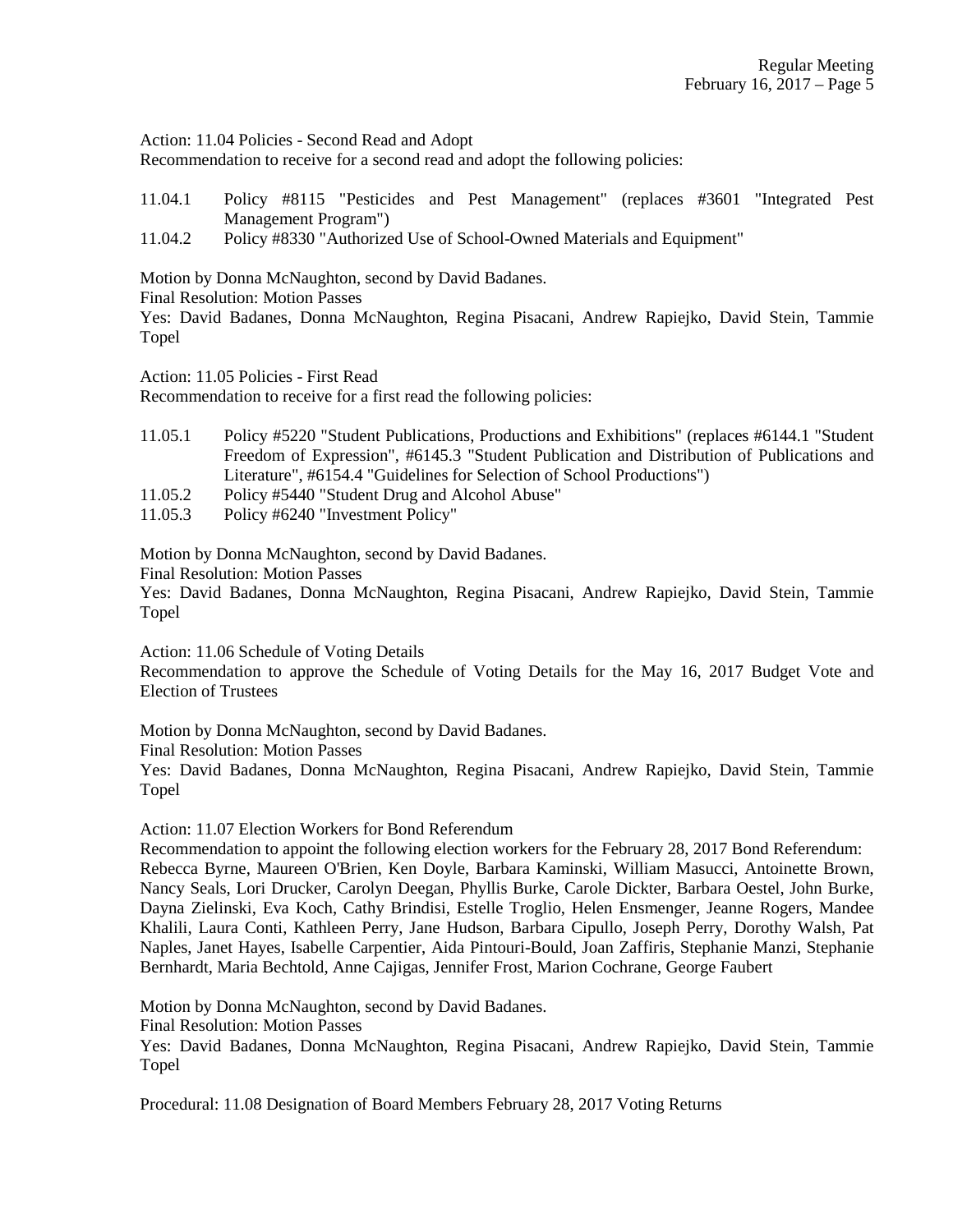Vice President Stein will bring the voting returns from Dickinson Avenue School, Trustee McNaughton will bring the returns from Fifth Avenue School, and Trustee Topel will bring the voting returns from the William J. Brosnan School to election headquarters.

Action: 11.09 School Calendar for 2017-2018 Recommendation to adopt the proposed School Calendar for 2017-2018

Motion by Donna McNaughton, second by David Badanes. Final Resolution: Motion Passes Yes: David Badanes, Donna McNaughton, Regina Pisacani, Andrew Rapiejko, David Stein, Tammie Topel

## **12. SUPERINTENDENT'S REPORT, FINANCIAL - FOR BOARD ACTION**

Action: 12.01 Caroline Parker

Recommendation to approve a Supplementary Education Services Agreement between the Northport-East Northport Union Free School District and Caroline Parker to choreograph for the IB Dance Course, in the amount of \$300 (PE)

Motion by David Badanes, second by Donna McNaughton. Final Resolution: Motion Passes Yes: David Badanes, Donna McNaughton, Regina Pisacani, Andrew Rapiejko, David Stein, Tammie Topel

Action: 12.02 DLG Music Inc.

Recommendation to approve a Supplementary Education Services Agreement between the Northport-East Northport Union Free School District and DLG Music Inc to accompany student performances for IB Music courses, in the amount of \$1,001.25 (F&PA)

Motion by David Badanes, second by Donna McNaughton.

Final Resolution: Motion Passes

Yes: David Badanes, Donna McNaughton, Regina Pisacani, Andrew Rapiejko, David Stein, Tammie Topel

Action: 12.03 Urban Studies Field Trip Donation Recommendation to approve the following resolution:

"BE IT RESOLVED, that the Board of Education hereby gratefully accepts a donation of \$435 from Northport-East Northport residents whose names are more fully set forth in the attached document, for the purposes of covering the cost of transportation for the Northport High School Urban Studies class museum field trip on January 12, 2017 and increase the 2016-2017 budget code A2110.4161.30.2903 by \$435 for this purpose.

BE IT RESOLVED, that the Board of Education hereby approves an increase in the revenue code A2705 of the 2016-2017 budget by \$435 with the understanding that this increase in revenue is the result of donations from Northport-East Northport residents."

Motion by Donna McNaughton, second by David Badanes.

Final Resolution: Motion Passes

Yes: David Badanes, Donna McNaughton, Regina Pisacani, Andrew Rapiejko, David Stein, Tammie Topel

Action: 12.04 Urban Studies Field Trip Donation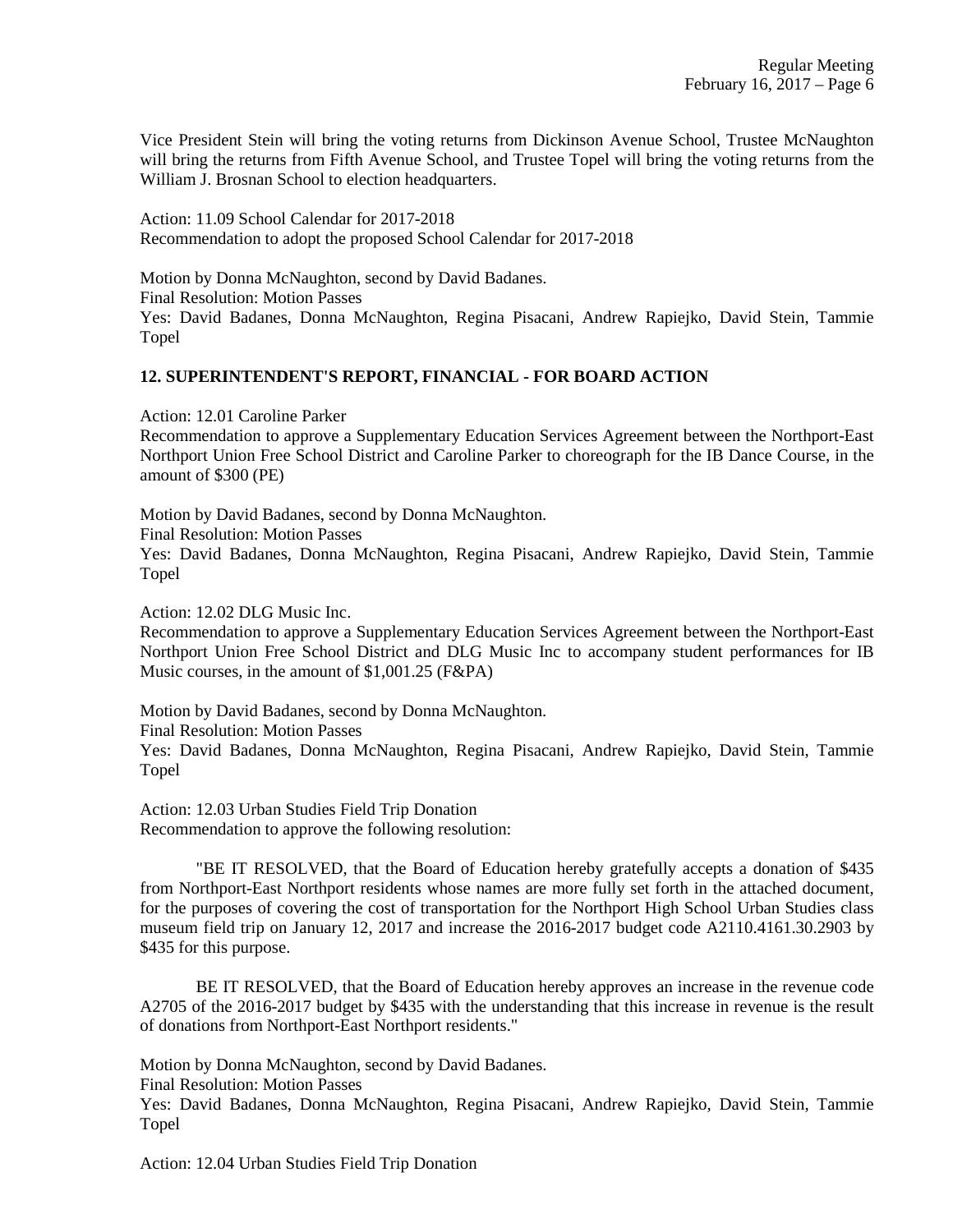Recommendation to approve the following resolution:

"BE IT RESOLVED, that the Board of Education hereby gratefully accepts a donation of \$756 from Northport-East Northport residents whose names are more fully set forth in the attached document, for the purposes of covering the cost of transportation for the Northport High School Urban Studies class field trip on December 21, 2016 and increase the 2016-2017 budget code A2110.4161.30.2903 by \$756 for this purpose.

BE IT RESOLVED, that the Board of Education hereby approves an increase in the revenue code A2705 of the 2016-2017 budget by \$756 with the understanding that this increase in revenue is the result of donations from Northport-East Northport residents."

Motion by David Badanes, second by Donna McNaughton. Final Resolution: Motion Passes Yes: David Badanes, Donna McNaughton, Regina Pisacani, Andrew Rapiejko, David Stein, Tammie

Action: 12.05 Sweetbriar Nature Center

Recommendation to approve a Reservation and Contract for Services between the Northport-East Northport Union Free School District and Sweetbriar Nature Center (NAS)

Motion by David Badanes, second by Donna McNaughton.

Final Resolution: Motion Passes

Topel

Yes: David Badanes, Donna McNaughton, Regina Pisacani, Andrew Rapiejko, David Stein, Tammie Topel

Action: 12.06 John W. Engeman Theater at Northport Recommendation to approve an Educational Theater Agreement between the Northport-East Northport Union Free School District and the John W. Engeman Theater at Northport (NAS)

Motion by David Badanes, second by Donna McNaughton.

Final Resolution: Motion Passes

Yes: David Badanes, Donna McNaughton, Regina Pisacani, Andrew Rapiejko, David Stein, Tammie Topel

Action: 12.07 John W. Engeman Theater at Northport Recommendation to approve a Rider to Agreement between the Northport-East Northport Union Free School District and the John W. Engeman Theater at Northport, Contract #PR62112677 (FAS)

Motion by David Badanes, second by Donna McNaughton.

Final Resolution: Motion Passes

Yes: David Badanes, Donna McNaughton, Regina Pisacani, Andrew Rapiejko, David Stein, Tammie Topel

Action: 12.08 Park East Construction Corp.

Recommendation to remove from table and approve an Agreement between the Northport-East Northport Union Free School District and Park East Construction Corporation as Construction Manager of the Proposed 2017 Bond Referendum

Motion by David Badanes, second by Donna McNaughton. Final Resolution: Motion Passes

Yes: David Badanes, Donna McNaughton, Regina Pisacani, Andrew Rapiejko, David Stein, Tammie Topel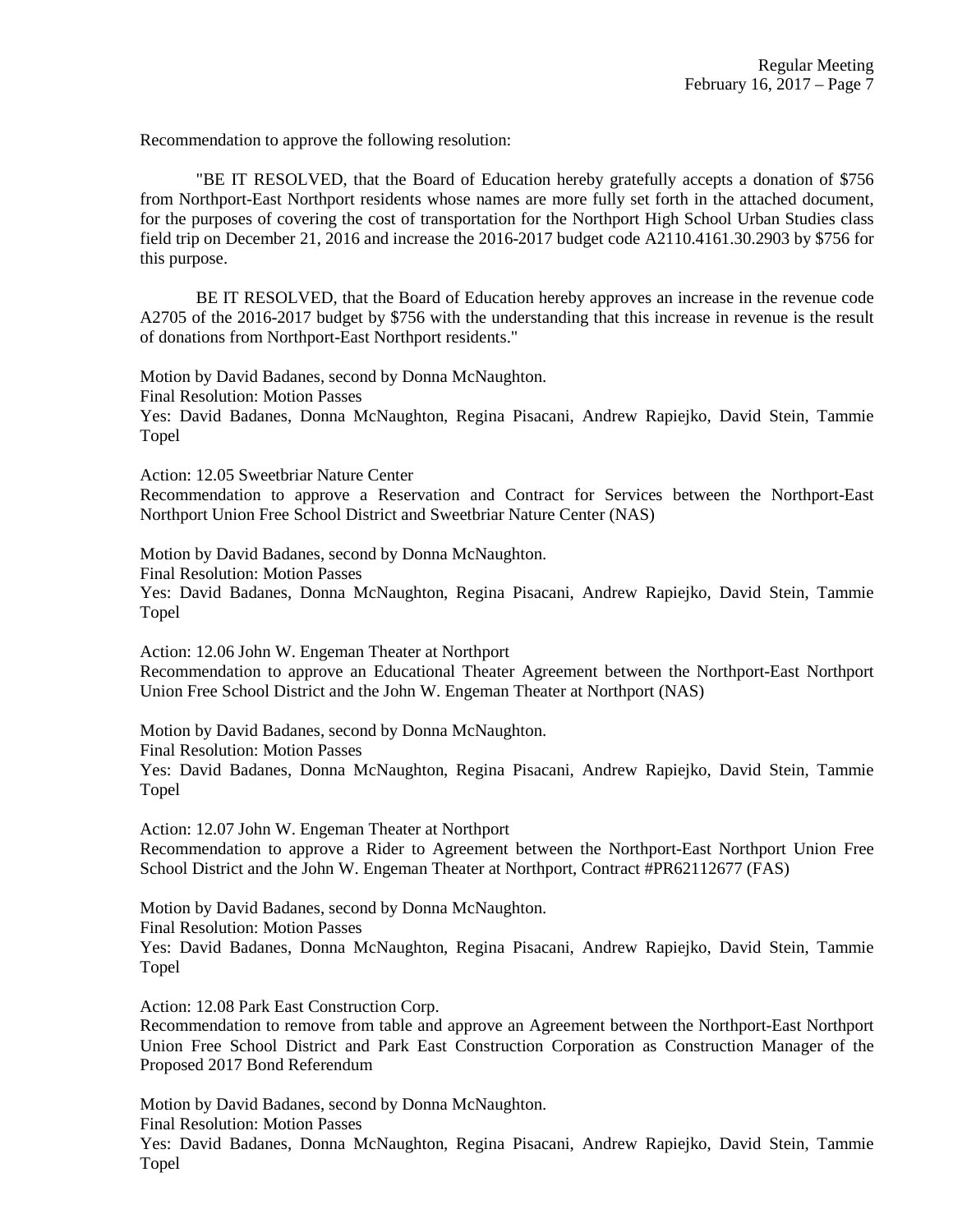Action: 12.09 John W. Engeman Theater at Northport

Recommendation to approve an Agreement between the Northport-East Northport Union Free School District and the John W. Engeman Theater at Northport, Contract #PR62148192 and #PR62233095 (FAS)

Motion by David Badanes, second by Donna McNaughton.

Final Resolution: Motion Passes

Yes: David Badanes, Donna McNaughton, Regina Pisacani, Andrew Rapiejko, David Stein, Tammie Topel

Action: 12.10 Motivational Media Assemblies

Recommendation to approve a Presentation Agreement between the Northport-East Northport Union Free School District and National Alliance for Youth Development d/b/a Motivational Media Assemblies (NMS)

Motion by David Badanes, second by Donna McNaughton. Final Resolution: Motion Passes

Yes: David Badanes, Donna McNaughton, Regina Pisacani, Andrew Rapiejko, David Stein, Tammie Topel

Action: 12.11 Hampton Jitney

Recommendation to approve an Agreement between the Northport-East Northport Union Free School District and Hampton Jitney (NHS)

Motion by David Badanes, second by Donna McNaughton. Final Resolution: Motion Passes

Yes: David Badanes, Donna McNaughton, Regina Pisacani, Andrew Rapiejko, David Stein, Tammie Topel

Action: 12.12 New York YMCA Camp Greenkill Outdoor Education Center Recommendation to approve a Rider to Agreement between the Board of Education of the Northport-East Northport Union Free School District and New York YMCA Camp Greenkill Outdoor Education Center (NMS)

Motion by David Badanes, second by Donna McNaughton. Final Resolution: Motion Passes

Yes: David Badanes, Donna McNaughton, Regina Pisacani, Andrew Rapiejko, David Stein, Tammie Topel

Action: 12.14 Claims Auditor Report for Warrants and Schedule of Claims Recommendation to approve the Claims Auditor's Report for Warrants and Schedule of Claims for payments dated:

December 2, 2016 (Payroll Trust & Agency Warrant), December 15, 2016 (Accounts Payable Warrant), December 16, 2016 (Payroll Trust & Agency Warrant), December 29, 2016 (Payroll Trust & Agency Warrant), December 29, 2016 (Accounts Payable Warrant), December 2016 (Claims Audit Report)

Motion by David Badanes, second by Donna McNaughton.

Final Resolution: Motion Passes

Yes: David Badanes, Donna McNaughton, Regina Pisacani, Andrew Rapiejko, David Stein, Tammie Topel

Action: 12.15 Claims Auditor's Report - Payroll Audit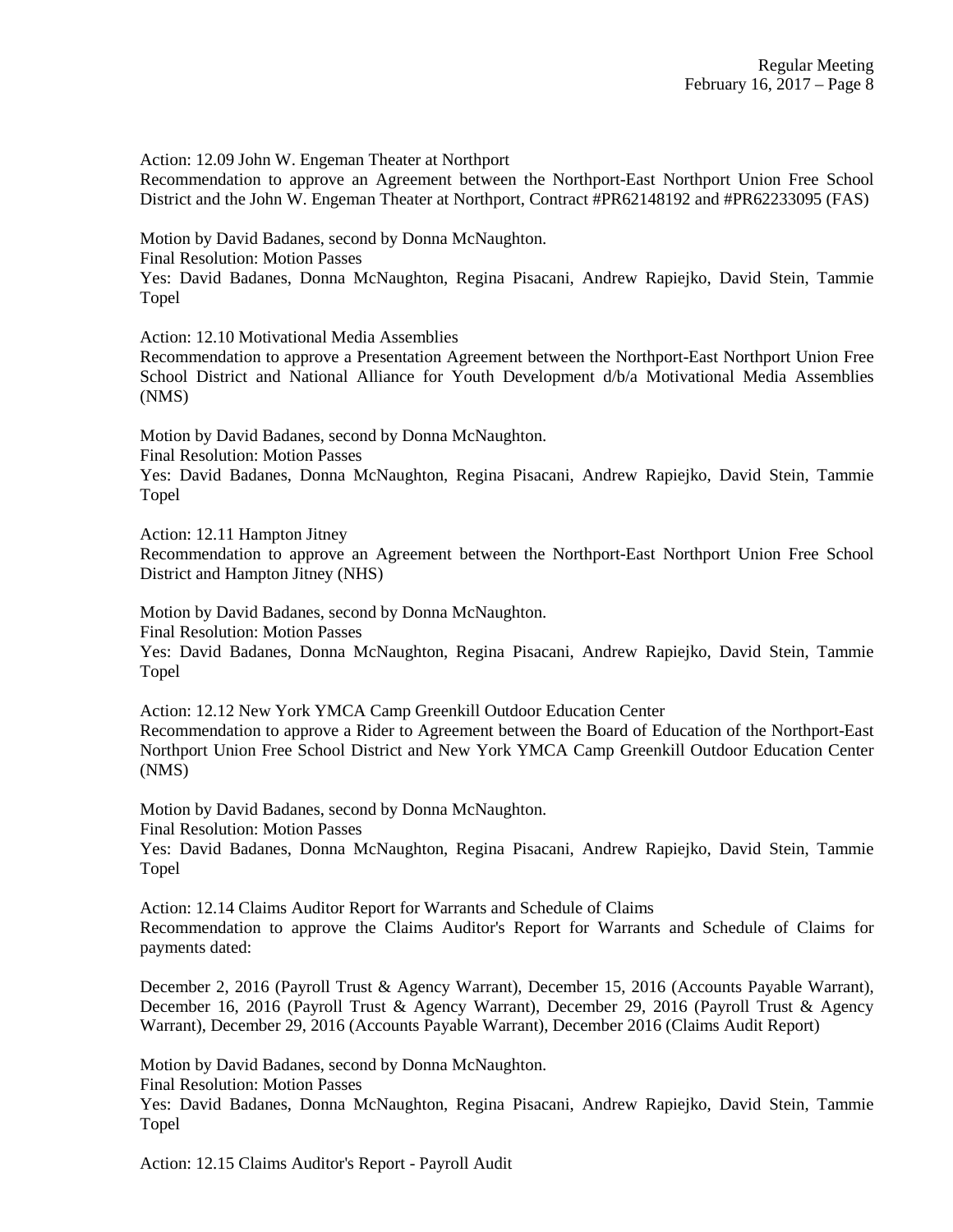Recommendation to approve the Claims Auditor's Report - Payroll Audit for Payroll Distribution/Audit dated December 2, 2016 (NMS)

Motion by David Badanes, second by Donna McNaughton. Final Resolution: Motion Passes Yes: David Badanes, Donna McNaughton, Regina Pisacani, Andrew Rapiejko, David Stein, Tammie Topel

Action: 12.16 Transfer of General Funds Recommendation to approve Transfer of General Fund Appropriations in the 2016-2017 fiscal year

Motion by David Badanes, second by Donna McNaughton. Final Resolution: Motion Passes Yes: David Badanes, Donna McNaughton, Regina Pisacani, Andrew Rapiejko, David Stein, Tammie Topel

Action: 12.17 Hampton Jitney Recommendation to approve a Rider to Agreement between the Board of Education of the Northport-East Northport Union Free School District and Hampton Jitney, Charter #18768 (NHS)

Motion by David Badanes, second by Donna McNaughton. Final Resolution: Motion Passes Yes: David Badanes, Donna McNaughton, Regina Pisacani, Andrew Rapiejko, David Stein, Tammie Topel

Action: 12.18 Cold War Veterans Property Tax Exemption Recommendation to approve the following resolution:

"WHEREAS, New York Real Property Tax Law Section 458-b was amended to provide eligible Cold War Veterans with a real property tax exemption from school taxes similar to exemptions offered under other provisions of the real property tax law so long as the School District in which the real property is located, after public hearing, adopts a resolution authorizing the exemption;

NOW, THEREFORE, BE IT RESOLVED, that the Board of Education of the Northport-East Northport Union Free School District hereby authorizes the application of the Cold War Veteran Tax Exemption as contained in New York Real Property Tax Law Section 458-b, as amended in the amount of 15% and such exemption shall be applicable to school taxes"

Motion by David Badanes, second by Donna McNaughton.

Final Resolution: Motion Passes

Yes: David Badanes, Donna McNaughton, Regina Pisacani, Andrew Rapiejko, David Stein, Tammie Topel

Action: 12.19 BIDS Recommendation to take specified action on the following BIDS:

BUILDINGS & GROUNDS:

12.19.1 AWARD: Boiler Replacement at Norwood Avenue School (Re-Bid)

12.19.2 AWARD: Bleacher and Press Box Replacement at Northport High School

Motion by David Badanes, second by Donna McNaughton. Final Resolution: Motion Passes